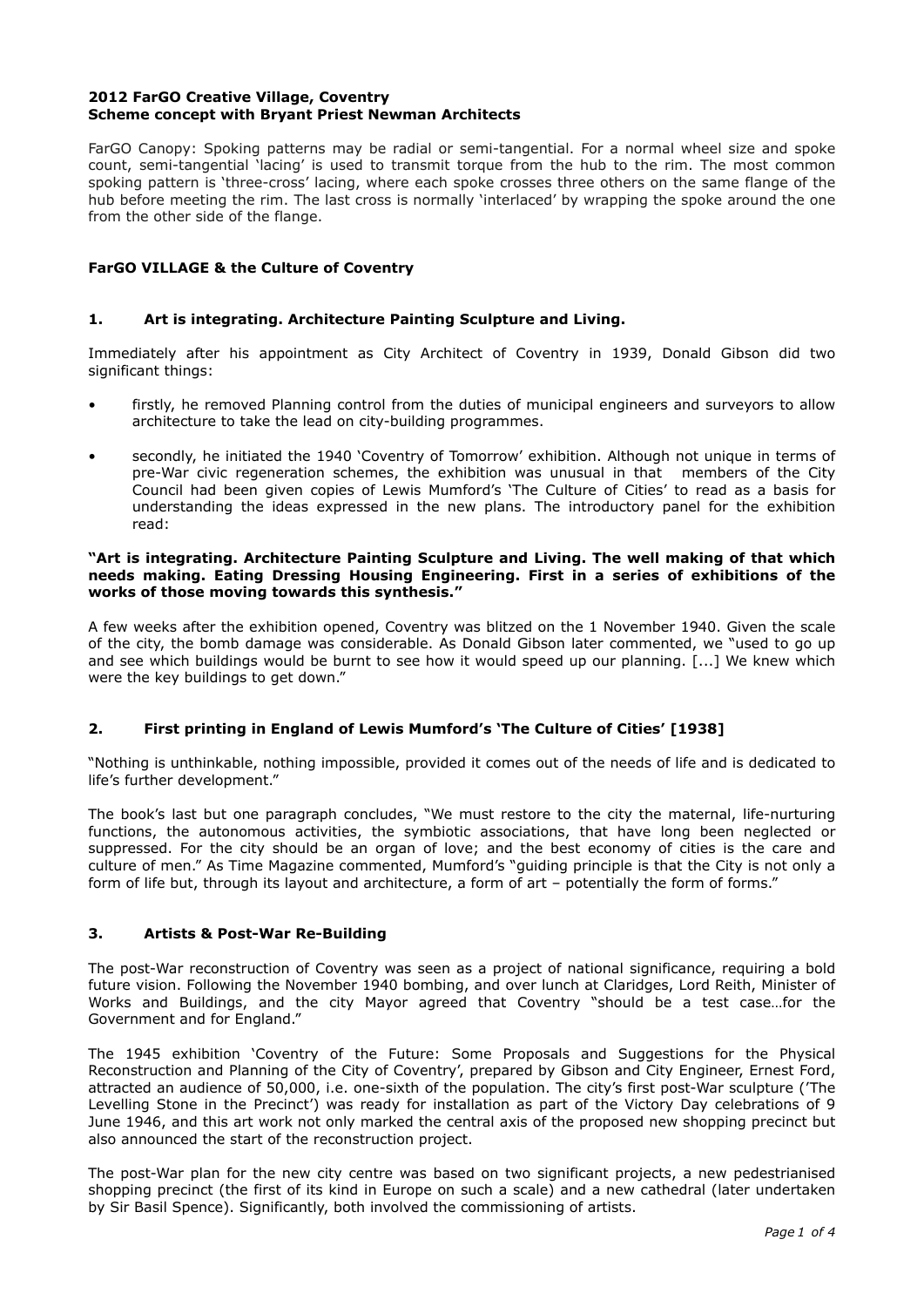Walter Ritchie's two polychrome sculptural reliefs 'Man's Struggles' (now on the front of the Herbert Art Gallery) were unveiled in the new shopping centre by Lewis Mumford in 1953.

The reconstruction project was formally completed in 1964, although the period of artists contributing to the post-War reconstruction and reconciliation of Coventry possibly concluded with the piece 'Yoko by John and John by Yoko' [1968] by John Lennon & Yoko Ono. This comprised a seat and planted acorns in the "bombed almost to destruction" 'old Cathedral' [14th & 15th centuries], and was intended to give "people the opportunity to sit and contemplate." Sadly, within days of opening, the "acorns were stolen… Lennon's seat was thrown into shrubbery and the plaque bearing the title of the piece was removed" [George Noszlopy, 2003].

Yoko Ono returned to Coventry in 2005, bringing a replica of the peace bench first donated on the couple's cathedral visit in 1968. She also planted two trees in the cathedral grounds. [BBC Coventry & Warwickshire].

## **4. What Happened Next...**

Having set the foundations and marked out the general outline for the new city centre, Gibson left his post as City Architect in 1955 and was replaced by Arthur Ling who delivered the physical build.

#### **"The city is a fact in nature, like a cave, a run of mackerel or an ant-heap. But it is also a conscious work of art, and it holds within its communal framework many simpler and more personal forms of art. Mind takes form in the city; and in turn, urban forms condition mind."**

#### *– Lewis Mumford 1938*

Beyond 'Art & Language', "the foremost conceptual art grouping of the 60s and 70s formed at Coventry Art School in 1968", these "simpler and more personal forms of art" in Coventry have tended to be music-led.

It is a freak of history that the first section of the M1 Motorway (opened 2nd November 1959) ended at Junction 17, the A45 to Coventry.Until later sections were completed (1968), Coventry was the most northerly point easily accessible by touring bands out of London (probably starting with Eddie Cochran in 1960).

From jazz at the Coventry Arts Umbrella Club, the influential Bert Weedon living in nearby Allesley Village, to the emergence of Two Tone and the ubiquitous Pete Waterman, Coventry had a 'scene'.But this is probably best understood by checking out the local music 'fanzines' of the 1970s and early 1980s, notably:

'Broadgate Gnome' (1970 to 1971) "an anarchic brew of attitude, politics, bands and great 'freak' atmosphere."

'Hobo' (1973 to 1974) "poems, local bands with slightly more emphasis on music and community network. Edited by Trev Teasdale, Pete Waterman wrote a soul page, there were features on the local songwriters and clubs and more of a 'get out and do it' attitude."

'Alternative Sounds' (1979 to early 1980s) "i took up the fanzine...the typewriter rather than the guitar... :) ...I was proud that I was contributing to something as culturally and politically important as the punk and post punk music scene...and just to Coventry" [Martin Bowes].

There is a strong graphic quality to some of these 'fanzines' that may be useful at FarGo.Particularly (and by way of example), 'Alternative Sounds' Issue #3 at: [http://coventrymusichistory.typepad.com/blog/](http://coventrymusichistory.typepad.com/blog/2008/02/alternative-sounds-issue-no3.html) [2008/02/alternative-sounds-issue-no3.html](http://coventrymusichistory.typepad.com/blog/2008/02/alternative-sounds-issue-no3.html).

Other sites worth checking include:

#### <http://coventrymusichistory.typepad.com/blog/2006/12/poems-from-the-broadgate-gnome.html>

#### [http://trevsongs.typepad.com/blog/](http://trevsongs.typepad.com/blog/%5D)

## **5. And Since Then...**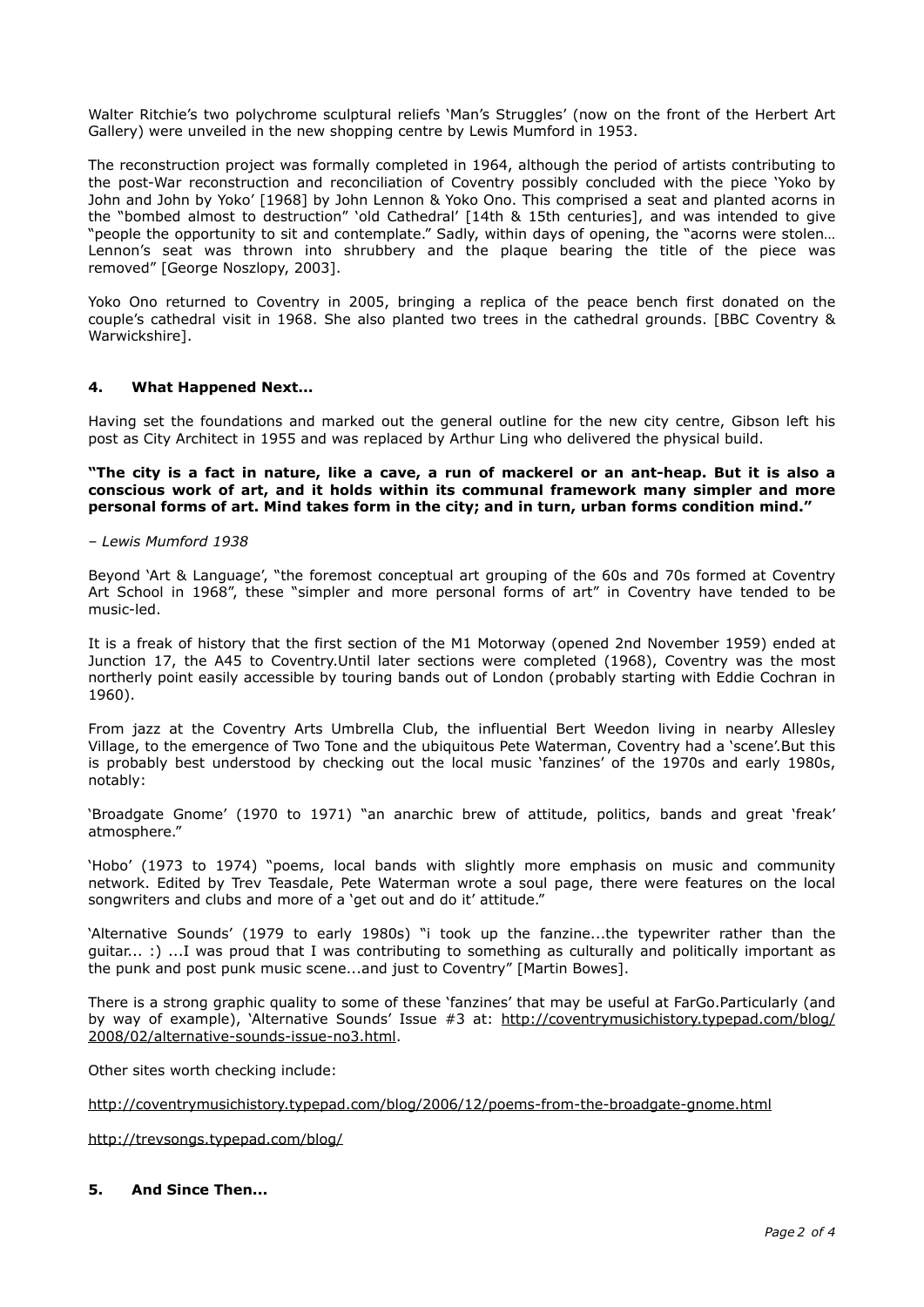"This town, is coming like a ghost town All the clubs have been closed down This place, is coming like a ghost town Bands won't play no more too much fighting on the dance floor

Do you remember the good old days before the ghost town? We danced and sang, and the music played in a de boomtown"

"However more recently its brutalist post war reconstruction combined with the economic recession that followed the decline in the car industry in the 1970s gave rise to physical and social problems that led to the city being famously characterised as a 'Concrete Jungle' and as a 'Ghost Town' in songs by the Coventry band The Specials in the early 1980's."The 'Phoenix Project' regeneration programme for Coventry's central area [taking in the two cathedrals, the university and the Museum of British Road Transport] was supported by a public art strategy [Public Art Commissions Agency] based on the theme of 'communication' led to the commissioning of artists Alexander Beleschenko, Christine Browne, Jochen Gerz, Susanna Heron, Françoise Schein, David Ward, Kate Whiteford. As an advocate for the early commissioning of artists to public realm schemes, Richard MacCormac of MJP Architects encouraged the idea that "the art works themselves shape the spaces, rather than being simply placed within them" [MJP Architects].

With the 'Phoenix Project', Richard McCormac's heart was in the right place.The early involvement of artists, etc., recalls some of what Donald Gibson had aspired to in the May 1940 'Coventry of Tomorrow' exhibition and in his reading of Mumford's 'The Culture of Cities'.But in reality, McCormac's approach was closer to that of Basil Spence on the new Coventry Cathedral.

Spence was "absolutely of the opinion that the three artists – the architect, the painter and the sculptor – should go hand in hand from the earliest possible moment." This ideal partnership, however, seldom found full expression in his work. He viewed architecture as 'the mother art', in that it traditionally 'brought together almost all the arts', [and this] "meant that while artistic partnership might be possible within his projects, 'hand in hand' collaboration rarely materialized. Spence always retained control, orchestrating and conducting any artistic contributions to projects"

## *– S. A. Walford*

What McCormac and Spence overlooked was Gibson's ability to improvise with artists, to dance and sing "in de boomtown". They also overlooked Mumford's understanding that the city is a "conscious work of art [that] holds within its communal framework many simpler and more personal forms of art."

In 1946, Gibson and the artist Trevor Tennant had driven to the Lake District to 'acquire' a block of Cumberland granite on which they worked together to create 'The Levelling Stone in the Precinct' that announced Coventry's post-War reconstruction.It is perhaps significant that the 'Levelling Stone' is not 'signed' by either the artist or the architect. It is not, as such, a work of art or architecture. It is, instead, a marker and a benchmark for surveying and establishing the levels for a new Coventry.

It is also the product of a friendship. Trevor Tennant had got to know Donald Gibson while working in the War-time camouflage unit in Leamington Spa. Maybe camouflage is important to a city like Coventry.

## **6. So, FarGO Village...**

"Painted graphics will be applied to the external facades in keeping with other buildings on site" [BPN: 1849 D&A Statement].

"...within its communal framework many simpler and more personal forms of art" [Lewis Mumford: 'The Culture of Cities'].

How do we do this?

## **7. Painted Graphics & External Facades**

"We want to build something visibly creative" [Ian Harrabin]